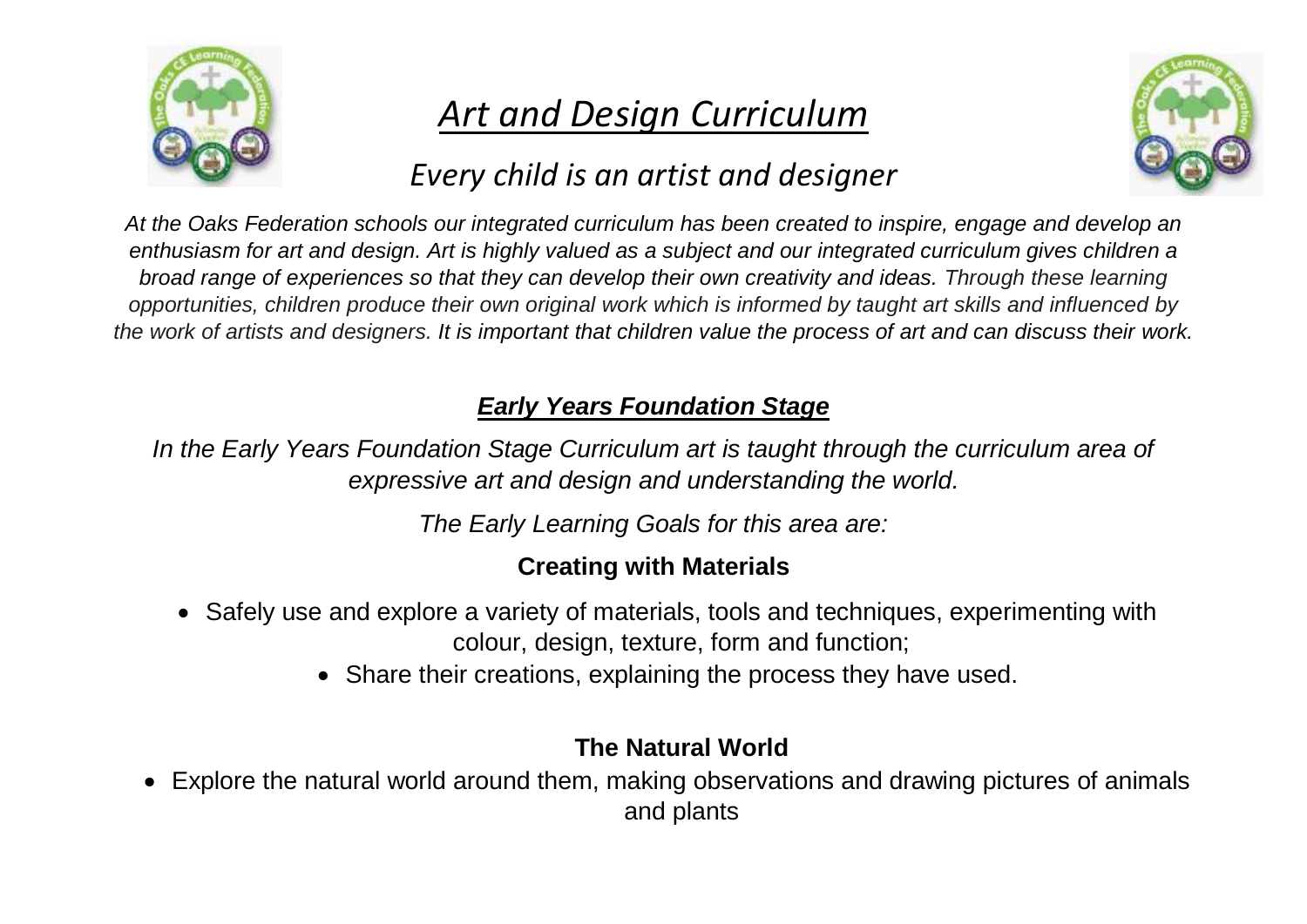### *Key skills to be developed in Foundation Stage*

*.*

*Skills are taught in the following areas with opportunities for children to explore these forms during child-initiated learning.*

- *Painting – colour mixing and colour mixing using primary colours*
- *Collage – simple tearing and cutting techniques using paper, card and material*
- *Textiles Simple weave techniques and explorations of threads, beads, natural materials*
- *Drawing Drawing using pencils, chalks, crayons, charcoal*
- *Printing Simple printing using blocks and veg/fruit, rollers*
- *Sculpture explorations of different malleable materials*

#### *Ongoing assessment of portrait*

*In Reception, children draw self-portraits and real life observations termly, to focus on detail and show progression in skills. Children will have time to practice and master skills that will support them in KS1.*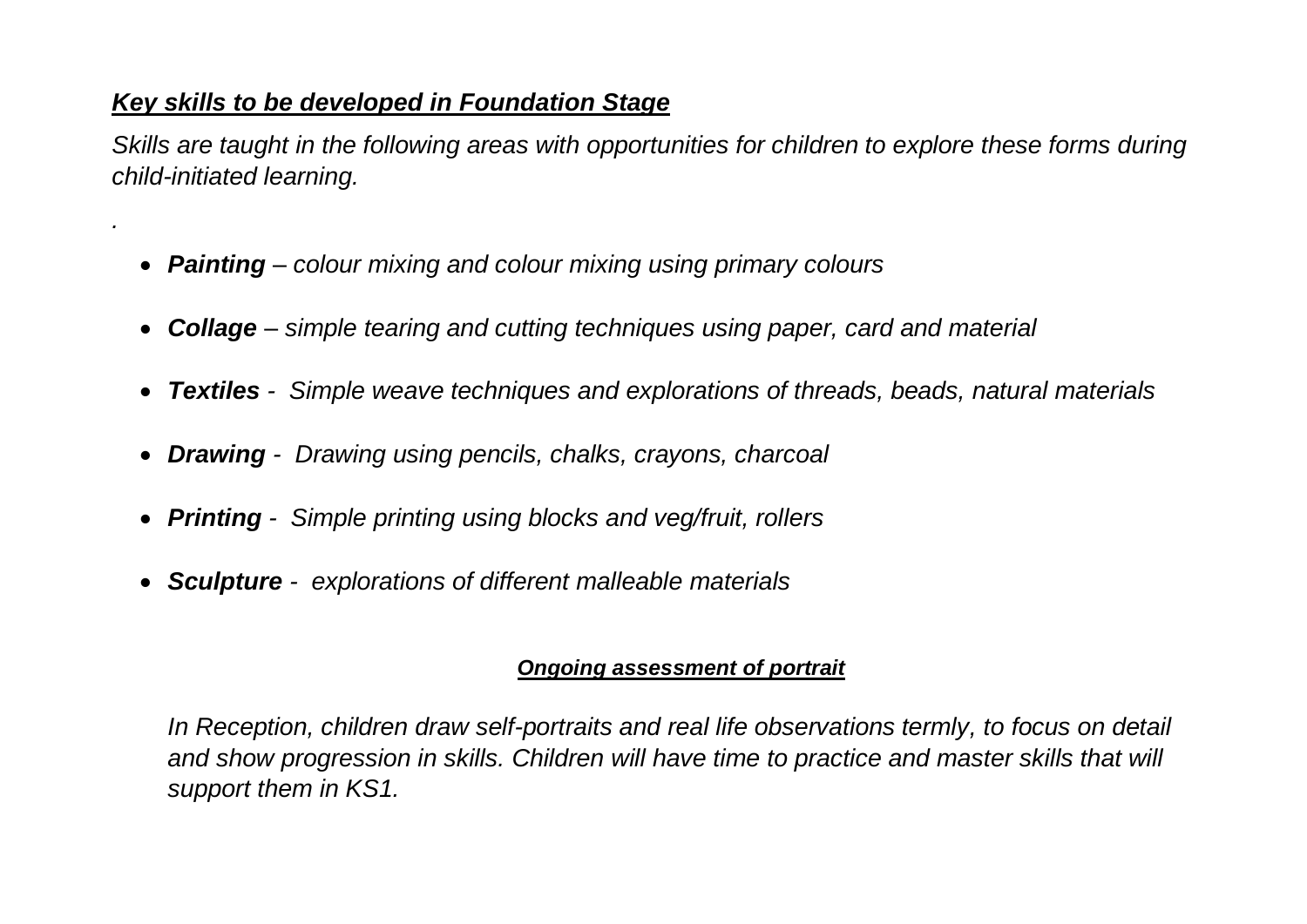# **Key Stage One**

## **National Curriculum Aims**

*Children will learn:*

- To use a range of materials creatively, to design and make products.
- To use drawing, painting and sculpture to develop and share their ideas, experiences and imagination.
- To develop a wide range of art and design techniques in using colour, pattern, texture, line, shape, form and space.
- To learn about the work of a range of artists, craft makers and designers, describing the differences and similarities between different practices and disciplines, and making links to their own work.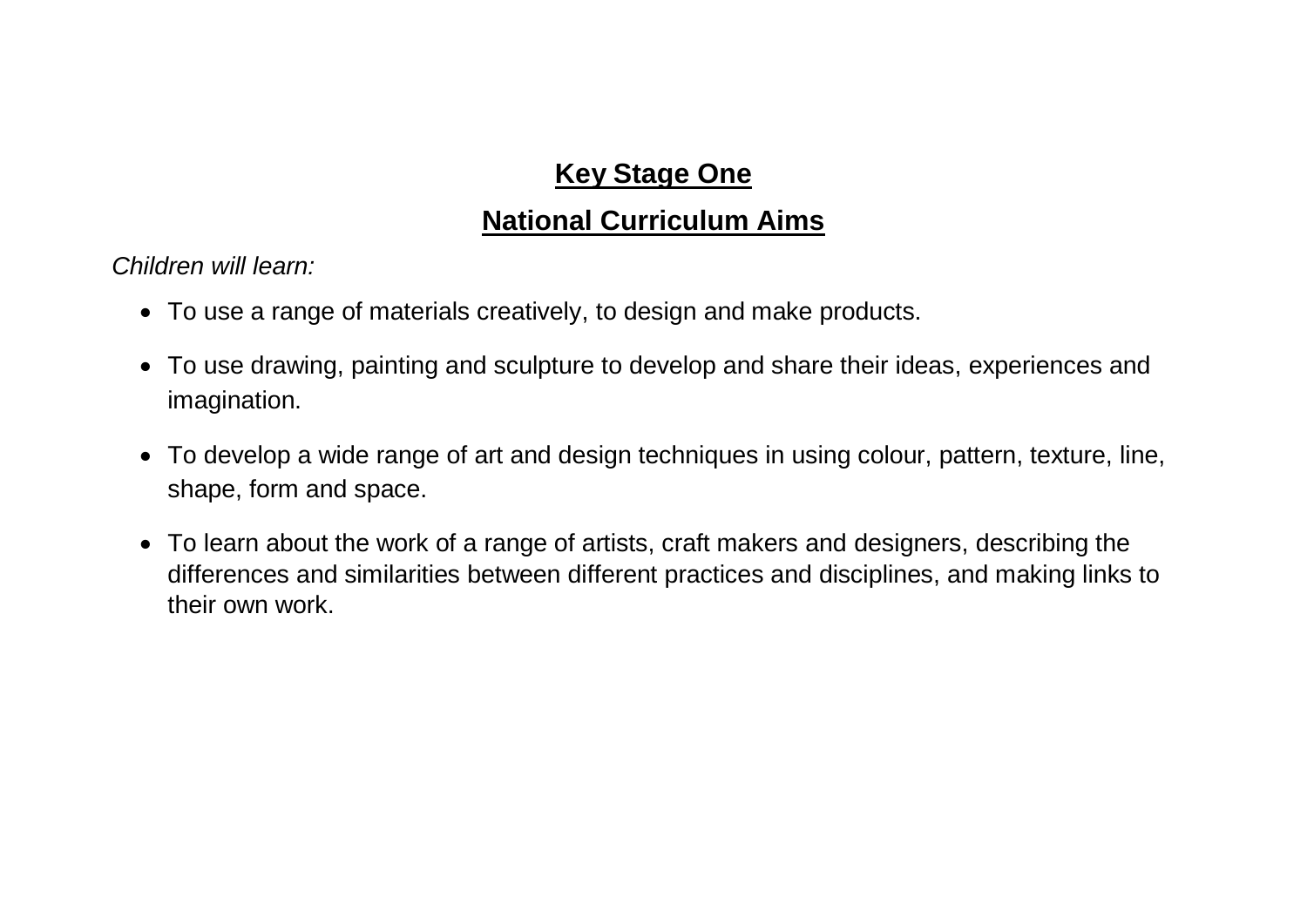# *In Key stage one, the progression of teaching within art follows a series of key steps:*

*Introduction of Art form – For example this could be using watercolours or pastels*

*Exploration – Children look at the work of artists and experiment using art form*

*Skills - The teaching of specific skills and technique – for example, teaching children various ways of mixing paints or using pastels to create different effects*

*Create – Children apply skills to create their own piece of art work.*

*Evaluation – Discuss own work and the work of others*

*References to artists are made throughout the cycle of teaching to inspire and to support children's own creative ideas.*

*In Key Stage One, Art is taught as a sequence of lessons, each term. Each block focusses on a different skill which leads to the creation of art work using the children's own ideas. These are in line with the aims of the National Curriculum and fit in with cross-curricular opportunities.*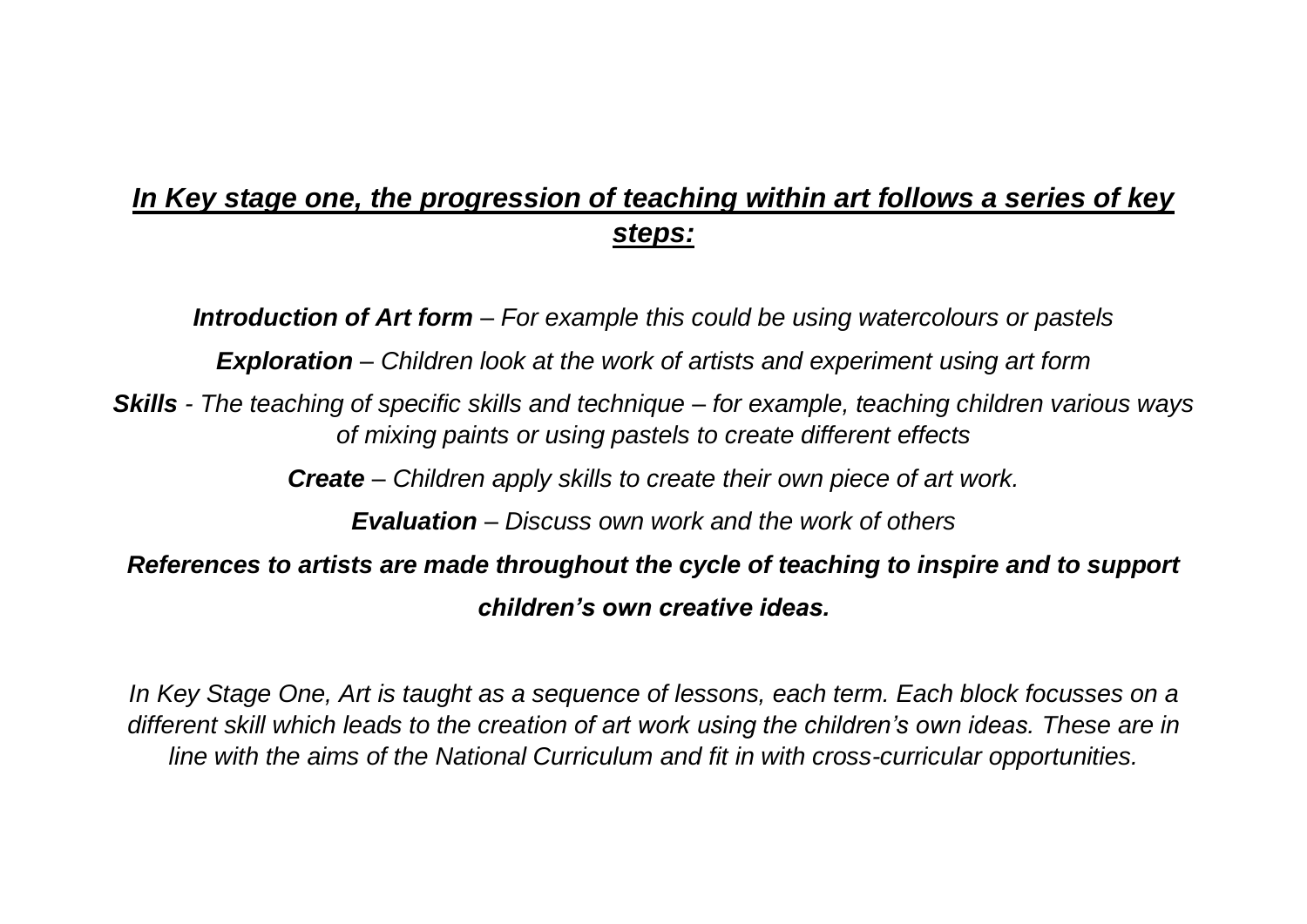# *Key Stage One Units of Art and Design*

|                   | Autumn                                                                                                                                                                                                        | <b>Spring</b>                                                        | <b>Summer</b>                                             |
|-------------------|---------------------------------------------------------------------------------------------------------------------------------------------------------------------------------------------------------------|----------------------------------------------------------------------|-----------------------------------------------------------|
|                   | <b>Drawing</b>                                                                                                                                                                                                | Painting                                                             | <b>Sculpture and Textiles</b>                             |
| Year 1            | Mixing paint to create                                                                                                                                                                                        | Using different mark making                                          | Looking at different forms of                             |
|                   | secondary colours.                                                                                                                                                                                            | materials in a range of ways.                                        | sculpture on different scales                             |
|                   | Mixing colours to create<br>cool/warm colours                                                                                                                                                                 | Observational drawing                                                | Clay, natural, metal                                      |
| Outcome           | Creation picture                                                                                                                                                                                              | Observational drawing of<br>plants                                   | Animal sculpture                                          |
| Year <sub>2</sub> | Observational drawing                                                                                                                                                                                         | Colour and mixing                                                    | <b>Textiles</b>                                           |
|                   | Portraits / Landscapes<br>Printmaking                                                                                                                                                                         | Using different painting<br>techniques                               | Looking at different forms of<br>textiles and techniques. |
| Outcome           | Portraits (link to Samuel Pepys)<br><b>Apply-Self Portrait for</b><br>Christmas card/ gift<br>Observational drawing of<br>Church- ink drawings- sell to<br>parents and local community<br>(shop in classroom) | <b>Colour and Mixing- Swimming</b><br>pool paintings (David Hoffman) | <b>Recycled Fabric Bag</b><br>Weaving                     |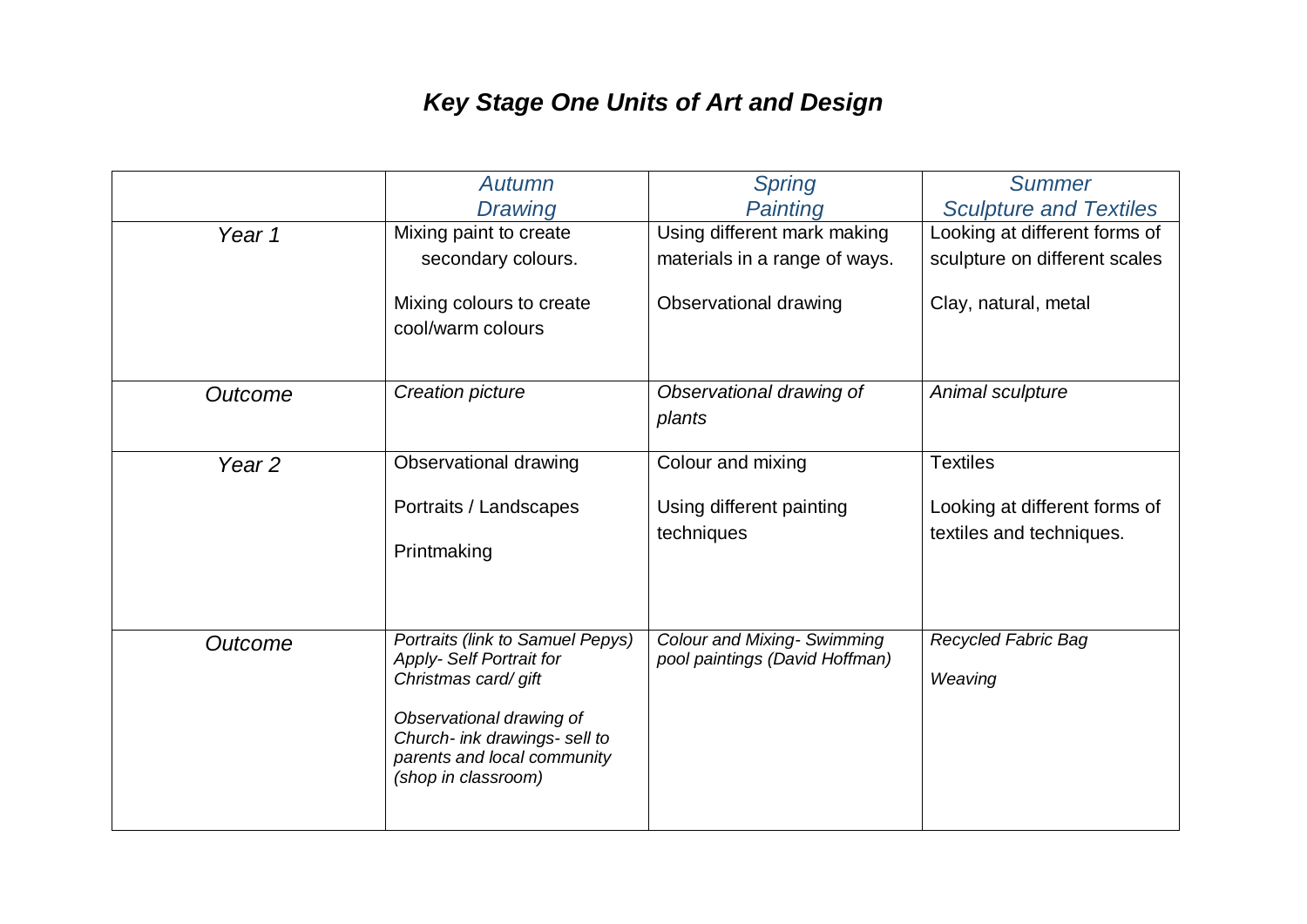#### *Progression*

*Skills can only progress with frequent opportunity and practice. To allow children to progress in Art and Design, they follow this specific skill progression that will support them when reaching the next step. For children to progress they need to demonstrate their knowledge and understanding by using key vocabulary.* 

| <b>Skill</b> | <b>FOUNDATION</b>                    | YR <sub>1</sub>                      | YR 2                                  |
|--------------|--------------------------------------|--------------------------------------|---------------------------------------|
| Drawing      | To draw a <mark>simple</mark>        | Use a variety of tools when          | To draw with more detail and          |
|              | representation of                    | drawing and begin to <b>explore</b>  | accuracy. Draw for a <b>sustained</b> |
|              | themselves making sure that          | the use of line, shape and           | <b>period</b> of time from the figure |
|              | most of the facial features          | <mark>colour</mark> .                | and real objects, including           |
|              | are included (eyes, nose,            |                                      | single and grouped objects.           |
|              | mouth, ears).                        |                                      | <b>Experiment</b> with the visual     |
|              |                                      |                                      | elements; line, shape, pattern        |
|              |                                      | Key vocabulary to know:              | and colour.                           |
|              | Key vocabulary to know:              |                                      |                                       |
|              |                                      | self-portrait, line drawing, detail, | Key vocabulary to know:               |
|              | Drawing, portrait, shape, straight,  | landscape                            |                                       |
|              | wavy, swirl, dot, line, pencil, pen, |                                      | cityscape, building, pastels,         |
|              | crayon                               |                                      | drawings, line, bold, size, space,    |
|              |                                      |                                      | pressure, texture                     |
| Painting     | To be able to make marks,            | Children in year 1 will <b>know</b>  | Mix a range of secondary              |
|              | e.g. lines, dots and print,          | the primary colours and              | colours, shades and tones.            |
|              | create simple                        | select colours with purpose          | <b>Experiment with tools and</b>      |
|              | representations, and use             | when painting. E.g. when             | techniques, inc. layering,            |
|              | paint freely. A child in             | painting the ocean, select           | mixing media, scraping through        |
|              | reception will be able to            | colours that match. They will        | etc.                                  |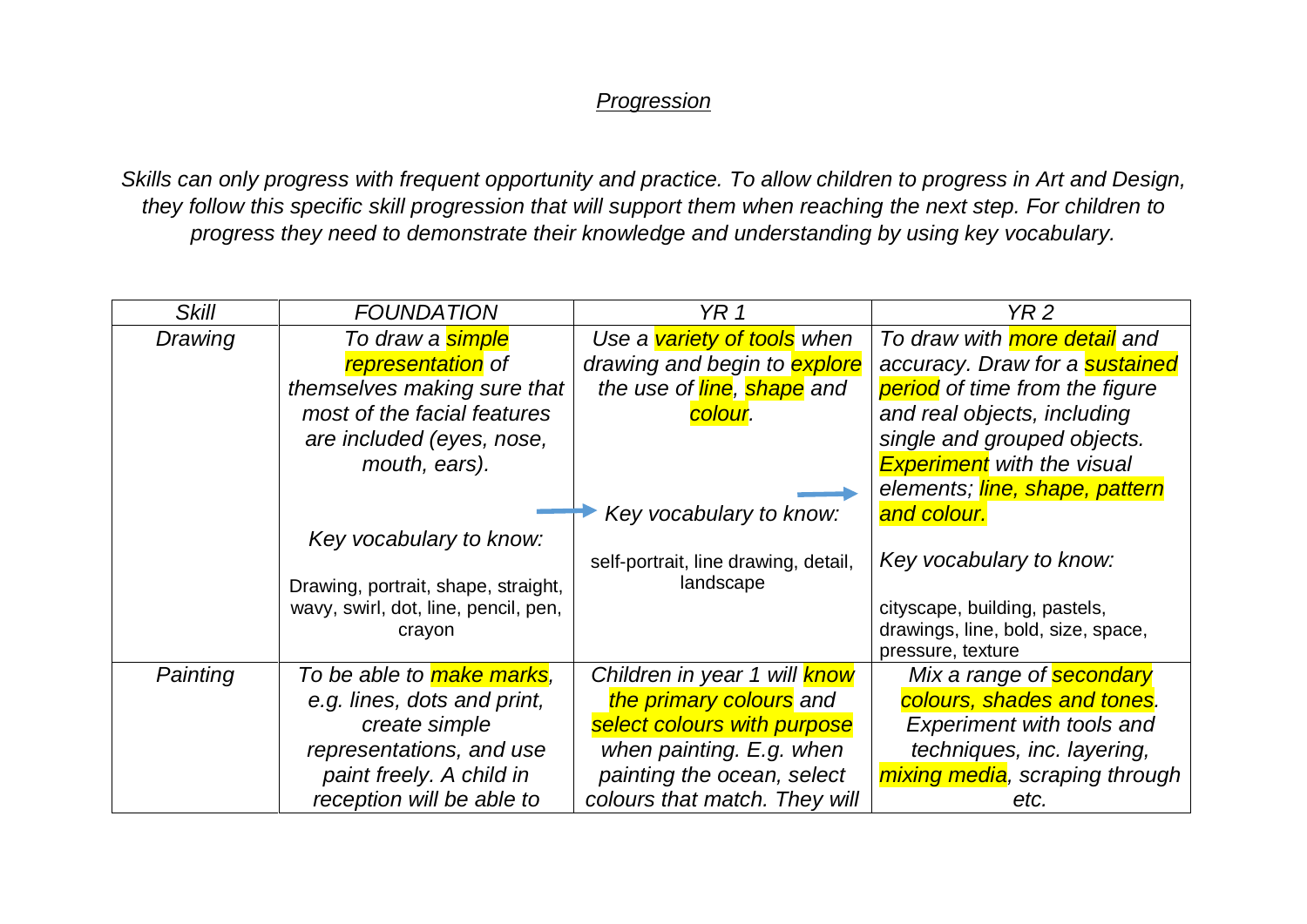|                  | correctly apply paint to            | use a variety of tools,            | Name <i>different types of paint</i> |
|------------------|-------------------------------------|------------------------------------|--------------------------------------|
|                  | paper and other materials,          | including different size           | and their properties. E.g.           |
|                  | making sure to hold a               | brushes.                           | watercolour, acrylic.                |
|                  | paintbrush correctly.               |                                    |                                      |
|                  |                                     |                                    | Key vocabulary to know:              |
|                  | Key vocabulary to know:             | Key vocabulary to know:            |                                      |
|                  |                                     |                                    | neutral colours, tints, shades, warm |
|                  | Mix, dip, watercolour, paintbrush,  | Primary colours, secondary         | colours, cool colours                |
|                  | gentle, brush, flick, dab           | colours, watercolour wash,         |                                      |
|                  |                                     | sweep, bold brushstroke, acrylic   |                                      |
|                  |                                     | paint.                             |                                      |
| Textiles/collage | Children use different              | <b>Create images from</b>          | Use a variety of techniques,         |
|                  | materials to <b>create a simple</b> | imagination, experience or         | inc. weaving, knitting, tie          |
|                  | collage. They know how to           | observation. Select colours        | dyeing, fabric crayons and wax       |
|                  | rip paper and use glue to           | with purpose when collaging.       | or oil resist, appliqué and          |
|                  | attach paper and other              | Use a wide variety of media,       | embroidery.                          |
|                  | materials such as tissue            | inc. photocopied material,         | <b>Create textured collages from</b> |
|                  | paper. They can use                 | fabric, plastic, tissue,           | a variety of media.                  |
|                  | wool/string and beads/pasta         | magazines, crepe paper.            | Make a simple mosaic.                |
|                  | to thread.                          |                                    | Stitch, knot and use other           |
|                  |                                     | Key vocabulary to know:            | manipulative skills.                 |
|                  | Key vocabulary to know:             |                                    |                                      |
|                  |                                     | Textiles, fabric, weaving,         | Key vocabulary to know:              |
|                  | Collage, thread, rip, gaps, cut,    | material, attach, squares, arrange |                                      |
|                  | stick, place                        |                                    | placemat, loom, alternate, over,     |
|                  |                                     |                                    | under, decoration, decorative, batik |
|                  |                                     |                                    | dye, dye, wax, resist, crayons, ink, |
|                  |                                     |                                    | apply, set, texture.                 |